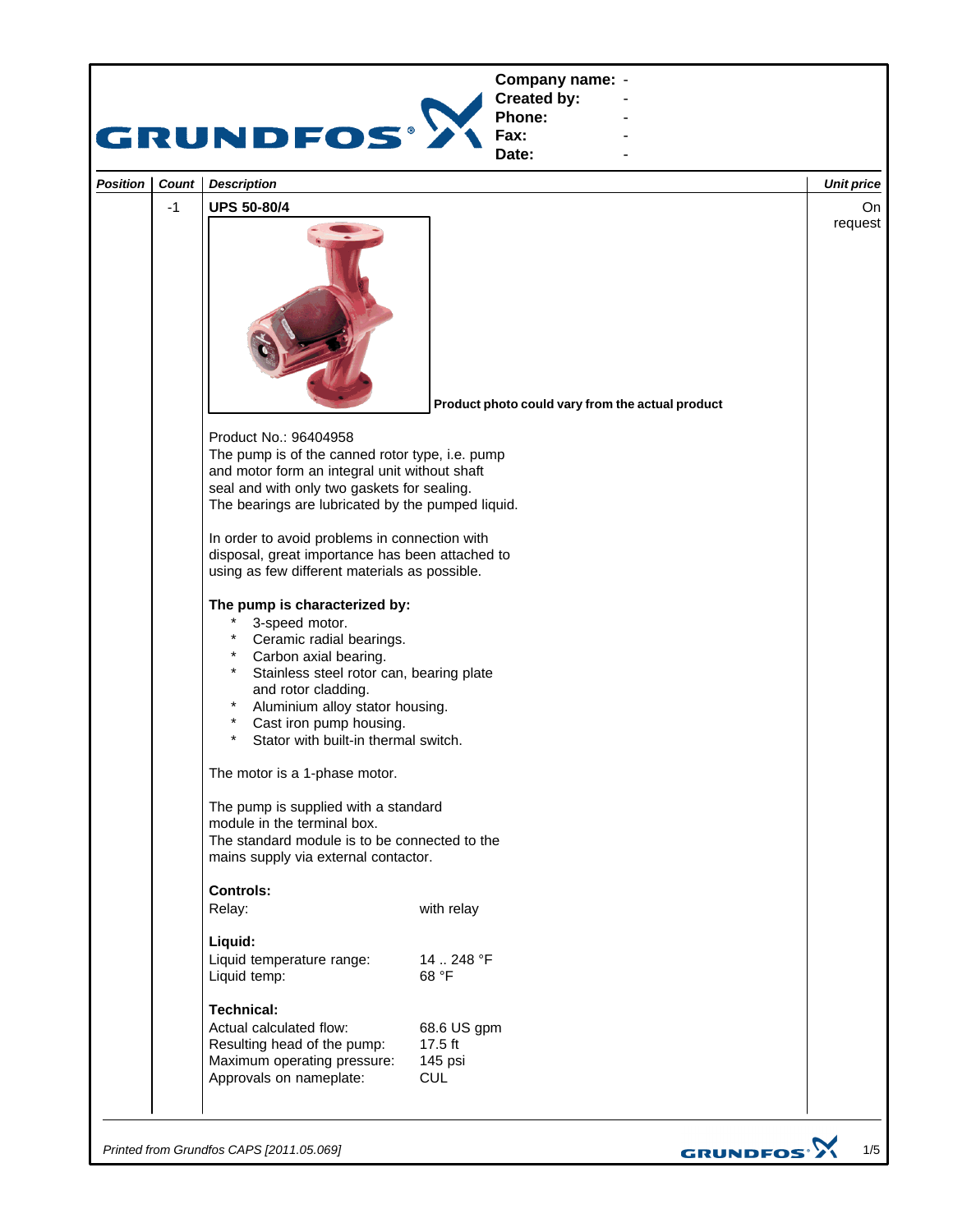## **Company name: -** Construction of the construction

## GRUNDFOS<sup>.</sup>

**Created by: Phone: Fax:**

**Date: -** Andrew March 2014 **-** Construction of the construction

**-** Andrew March 2014 **-** Andrew March 2014

| Position | Count | <b>Description</b>                                                                                                                                                                                                                                                                                                                                    |                                                                                                                                     | <b>Unit price</b> |
|----------|-------|-------------------------------------------------------------------------------------------------------------------------------------------------------------------------------------------------------------------------------------------------------------------------------------------------------------------------------------------------------|-------------------------------------------------------------------------------------------------------------------------------------|-------------------|
|          |       | <b>Materials:</b>                                                                                                                                                                                                                                                                                                                                     |                                                                                                                                     |                   |
|          |       | Pump housing:<br>Impeller:                                                                                                                                                                                                                                                                                                                            | Cast iron<br>EN-JL1040<br>ASTM 35 B - 40 B<br>Stainless steel<br>DIN W.-Nr. 1.4301<br><b>AISI 304</b>                               |                   |
|          |       | Installation:                                                                                                                                                                                                                                                                                                                                         |                                                                                                                                     |                   |
|          |       | Range of ambient temperature:<br>Maximum operating pressure:<br>Flange standard:<br>Type of connection:<br>Pipe connection:<br>Pressure stage:<br>Port-to-port length:                                                                                                                                                                                | 32104 °F<br>145 psi<br><b>USA</b><br>F<br>50<br>145 psi<br>11 1/2" mm                                                               |                   |
|          |       | <b>Electrical data:</b>                                                                                                                                                                                                                                                                                                                               |                                                                                                                                     |                   |
|          |       | Number of poles:<br>Power input in speed 1:<br>Power input in speed 2:<br>Max. power input:<br>Main frequency:<br>Rated voltage:<br>Current in speed 1:<br>Current in speed 2:<br>Current in speed 3:<br>Cos phi in speed 1:<br>Cos phi in speed 2:<br>Cos phi:<br>Capacitor size - run:<br>Enclosure class (IEC 34-5):<br>Insulation class (IEC 85): | 4<br>480 W<br>620 W<br>720 W<br>60 Hz<br>1 x 115 V<br>5.15 A<br>6.85 A<br>7.55 A<br>0,81<br>0,79<br>0,83<br>60 µF/250 V<br>X4D<br>H |                   |
|          |       | Others:<br>Net weight:<br>Gross weight:<br>Shipping volume:                                                                                                                                                                                                                                                                                           | 64.4 lb<br>72.3 lb<br>3.46 ft <sup>3</sup>                                                                                          |                   |
|          |       |                                                                                                                                                                                                                                                                                                                                                       |                                                                                                                                     |                   |
|          |       |                                                                                                                                                                                                                                                                                                                                                       |                                                                                                                                     |                   |

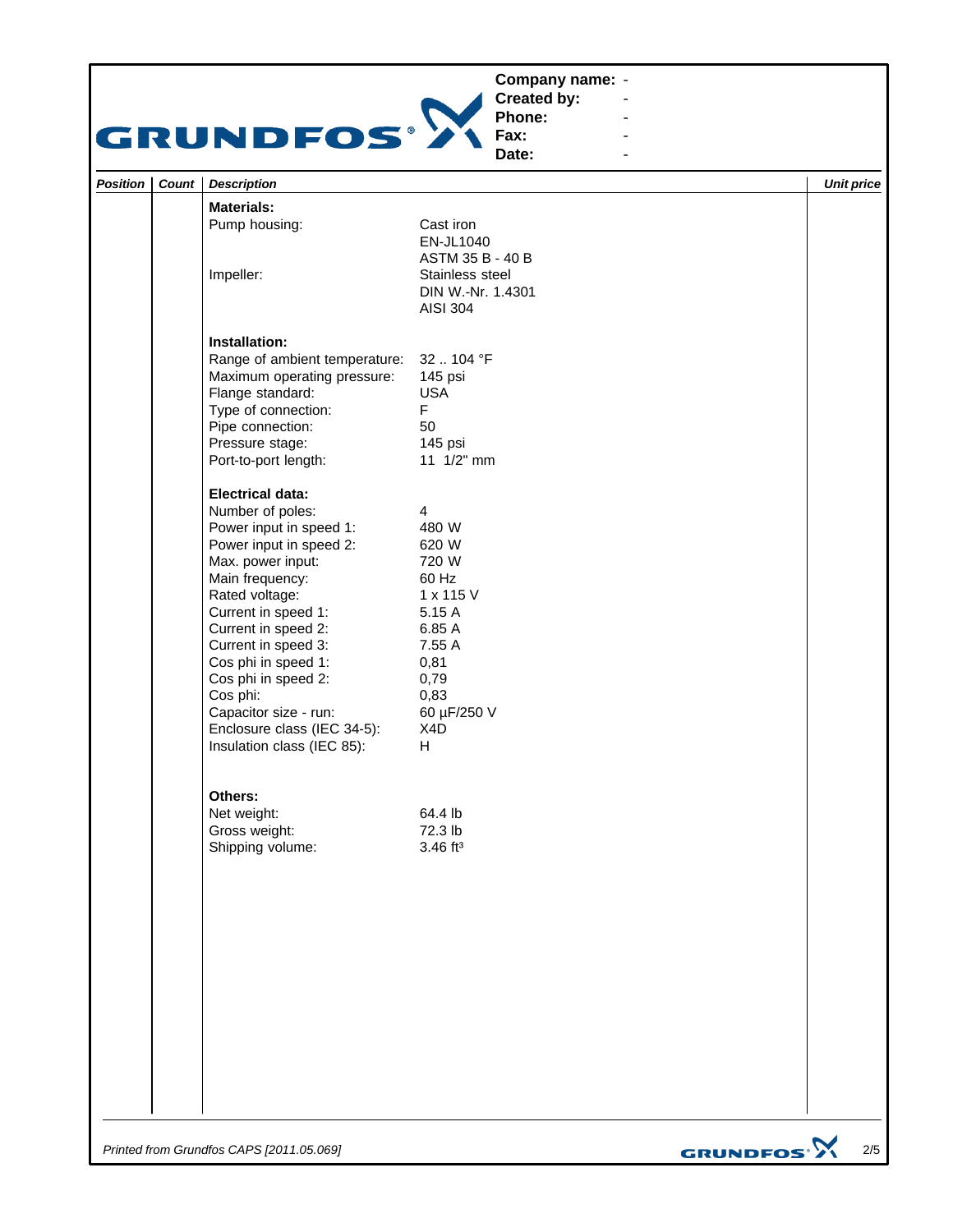

*Printed from Grundfos CAPS [2011.05.069]*

3/5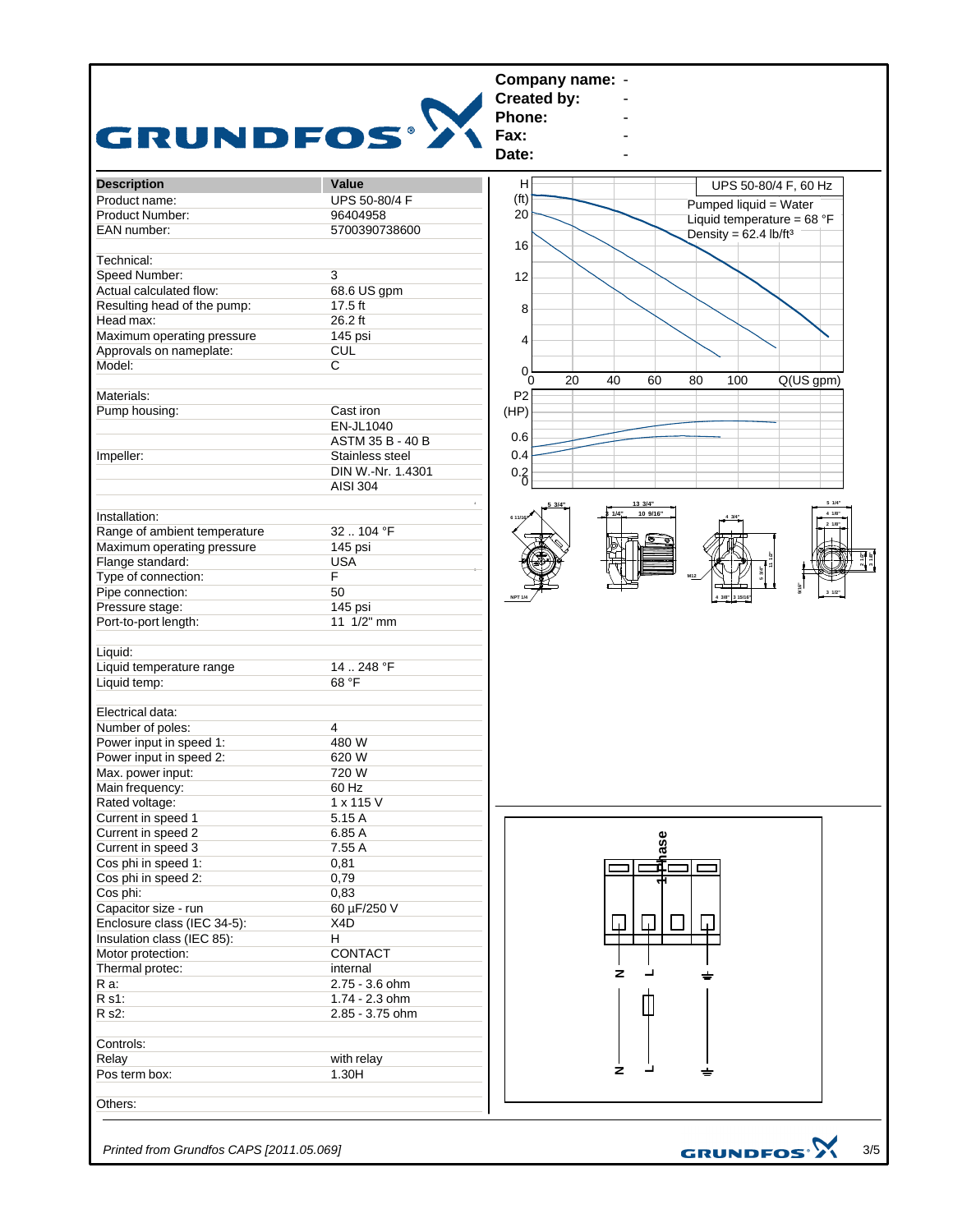|                  | Company name: -              |  |
|------------------|------------------------------|--|
|                  |                              |  |
|                  | <b>Created by:</b><br>Phone: |  |
| <b>GRUNDFOS®</b> | <b>Fax:</b>                  |  |
|                  |                              |  |

**Fax: Date:**

**-** Construction of the construction **-** Andrew March 2014 **-** Andrew March 2014 **-** Andrew March 2014 **-** Construction of the construction

| <b>Description</b> | <b>Value</b>           |
|--------------------|------------------------|
| Net weight:        | 64.4 lb                |
| Gross weight:      | 72.3 lb                |
| Shipping volume:   | $3.46$ ft <sup>3</sup> |
| Sales region:      | Namreg                 |